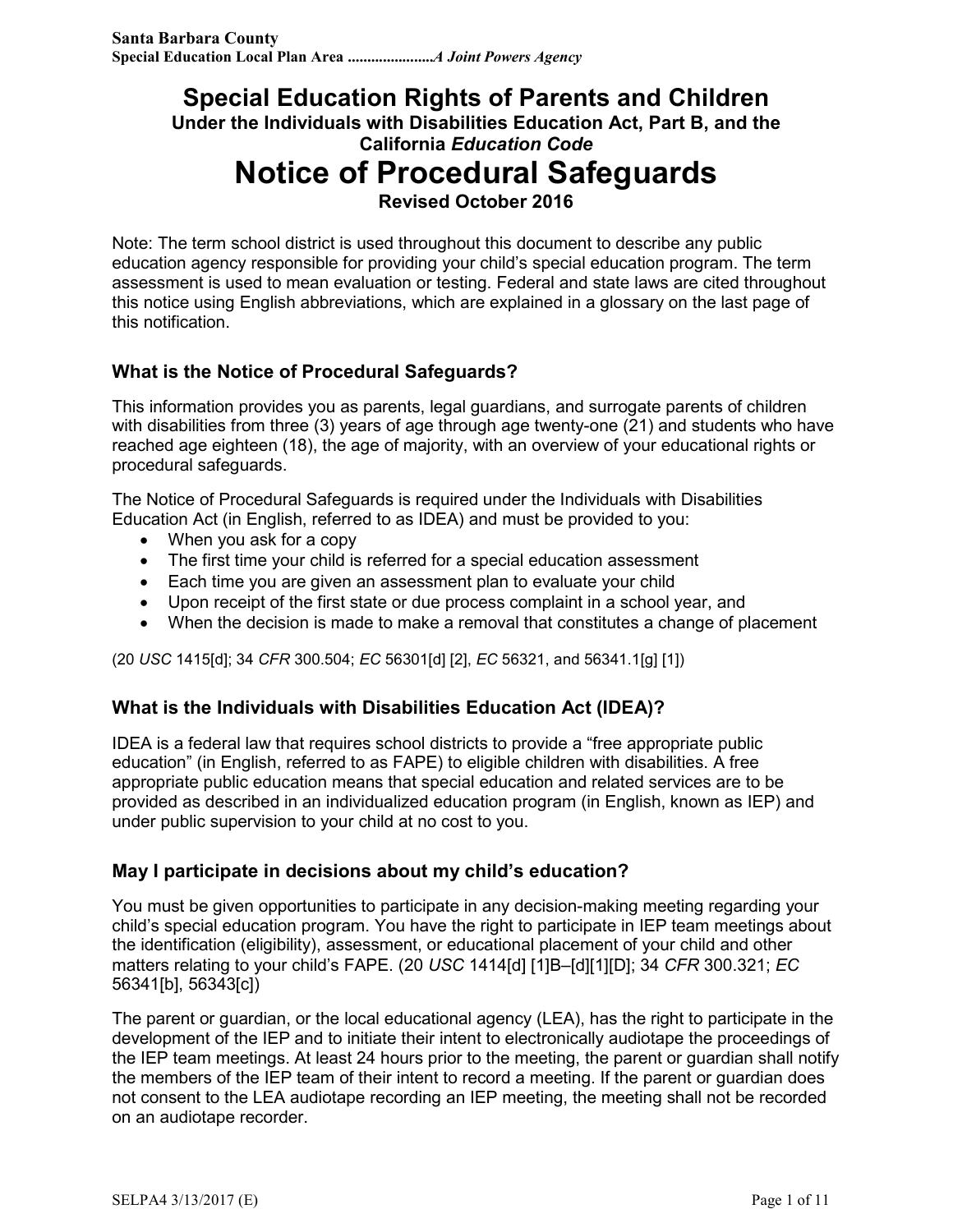Your rights include information about the availability of FAPE, including all program options, and all available alternative programs, both public and nonpublic. (20 *USC* 1401[3], 1412[a][3]; 34 *CFR* 300.111; *EC* 56301, 56341.1[g][1], and 56506)

#### **Where can I get more help?**

When you have a concern about your child's education, it is important that you contact your child's teacher or administrator to talk about your child and any problems you see. Staff in your school district or special education local plan area (SELPA) may answer questions about your child's education, your rights, and procedural safeguards. Also, when you have a concern, this informal conversation often solves the problem and helps to maintain open communication.

You may also want to contact one of the California parent organizations (Family Empowerment Centers and Parent Training Institutes), which were developed to increase collaboration between parents and educators to improve the educational system. Contact information for these organizations is found on the CDE special education California Parent Organizations Web page at http://www.cde.ca.gov/sp/se/qa/caprntorg.asp.

Additional resources are listed at the end of this document to help you understand the procedural safeguards.

#### **What if my child is deaf, hard of hearing, blind, visually impaired, or deaf-blind?**

The State Special Schools provide services to students who are deaf, hard of hearing, blind, visually impaired, or deaf-blind at each of its three facilities: the California Schools for the Deaf in Fremont and Riverside and at the California School for the Blind in Fremont. Residential and day school programs are offered to students from infancy to age 21 at both State Schools for the Deaf. Such programs are offered to students aged five through 21 at the California School for the Blind. The State Special Schools also offer assessment services and technical assistance. For more information about the State Special Schools, please visit the California Department of Education (CDE) Web site at http://www.cde.ca.gov/sp/ss/ or ask for more information from the members of your child's IEP team.

# **Notice, Consent, Assessment, Surrogate Parent Appointment, and Access to Records**

### **Prior Written Notice**

#### **When is a notice needed?**

This notice must be given when the school district proposes or refuses to initiate a change in the identification, assessment, or educational placement of your child with special needs or the provision of a free appropriate public education. (20 *USC* 1415[b][3] and (4), 1415[c][1], 1414[b][1]; 34 *CFR* 300.503; *EC* 56329 and 56506[a])

The school district must inform you about proposed evaluations of your child in a written notice or an assessment plan within fifteen (15) days of your written request for evaluation. The notice must be understandable and in your native language or other mode of communication, unless it is clearly not feasible to do so. (34 *CFR* 300.304; *EC* 56321)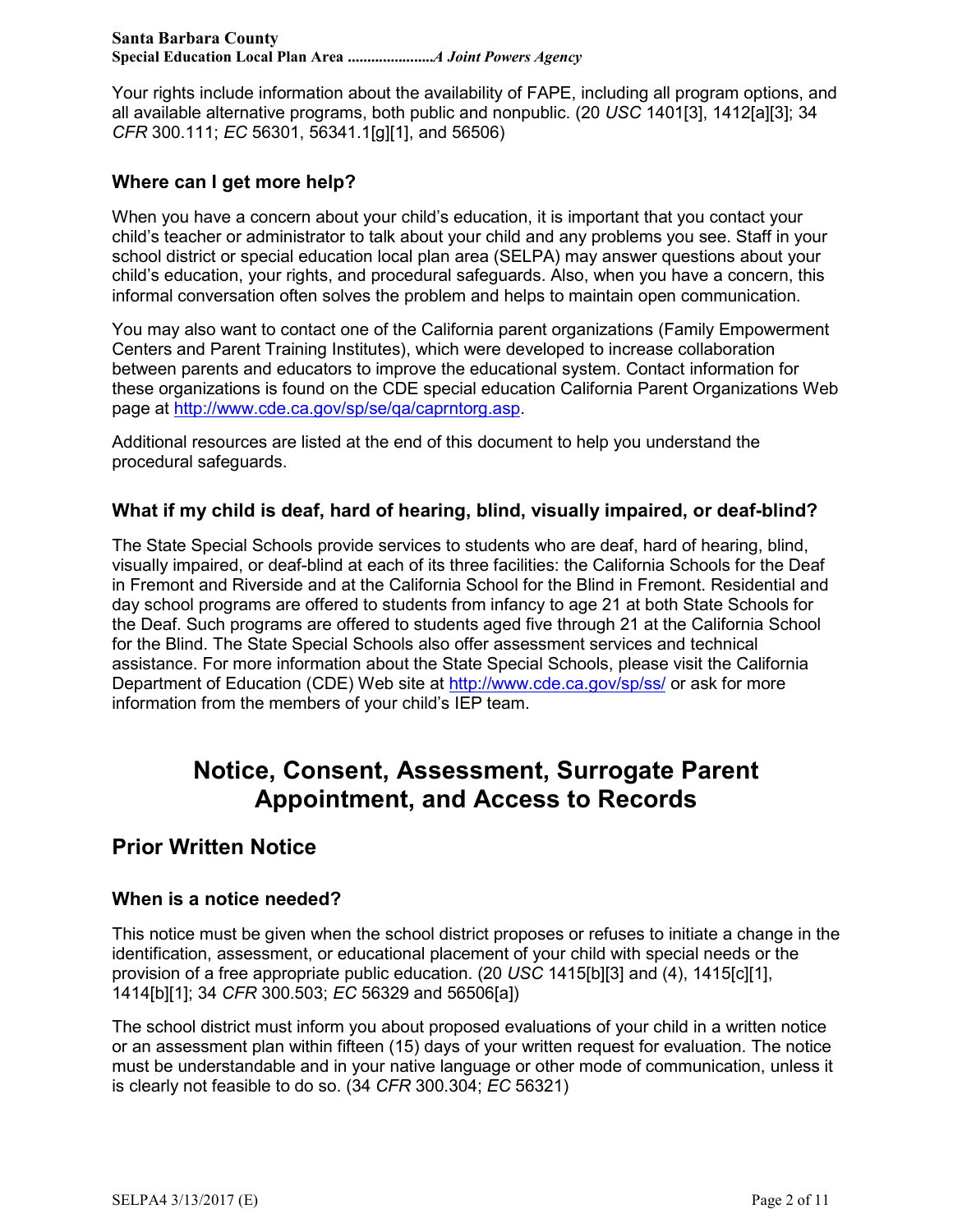#### **What will the notice tell me?**

The Prior Written Notice must include the following:

- 1. A description of the actions proposed or refused by the school district
- 2. An explanation of why the action was proposed or refused
- 3. A description of each assessment procedure, record, or report the agency used as a basis for the action proposed or refused
- 4. A statement that parents of a child with a disability have protection under the procedural safeguards
- 5. Sources for parents to contact to obtain assistance in understanding the provisions of this part
- 6. A description of other options that the IEP team considered and the reasons those options were rejected; and
- 7. A description of any other factors relevant to the action proposed or refused. (20 *USC* 1415[b][3] and [4], 1415[c][1], 1414[b][1]; 34 *CFR* 300.503)

## **Parental Consent**

#### **When is my approval required for assessment?**

You have the right to refer your child for special education services. You must give informed, written consent before your child's first special education assessment can proceed. The parent has at least fifteen (15) days from the receipt of the proposed assessment plan to arrive at a decision. The assessment may begin immediately upon receipt of the consent and must be completed and an IEP developed within sixty (60) days of your consent.

#### **When is my approval required for services?**

You must give informed, written consent before your school district can provide your child with special education and related services.

#### **What are the procedures when a parent does not provide consent?**

If you do not provide consent for an initial assessment or fail to respond to a request to provide the consent, the school district may pursue the initial assessment by utilizing due process procedures.

If you refuse to consent to the initiation of services, the school district must not provide special education and related services and shall not seek to provide services through due process procedures.

If you consent in writing to the special education and related services for your child but do not consent to all of the components of the IEP, those components of the program to which you have consented must be implemented without delay.

If the school district determines that the proposed special education program component to which you do not consent is necessary to provide a free appropriate public education to your child, a due process hearing must be initiated. If a due process hearing is held, the hearing decision shall be final and binding.

In the case of reevaluations, the school district must document reasonable measures to obtain your consent. If you fail to respond, the school district may proceed with the reevaluation without your consent. (20 *USC* 1414[a][1][D] and 1414[c]; 34 *CFR* 300.300; *EC* 56506[e], 56321[c] and [d], and 56346).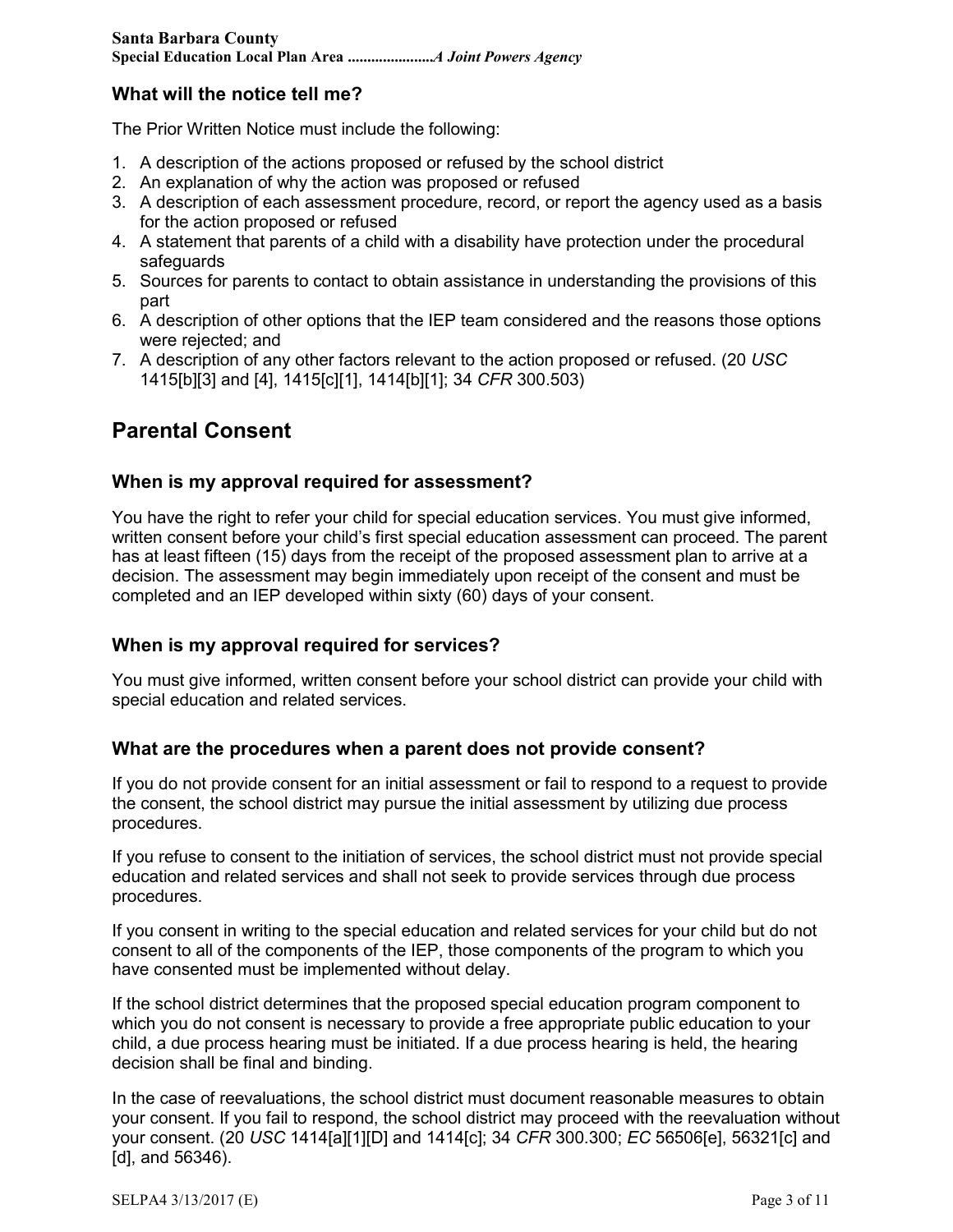#### **When may I revoke consent?**

If at any time subsequent to the initial provision of special education and related services, the parent of a child revokes consent in writing for the continued provision of special education and related services, the public agency:

- 1. May not continue to provide special education and related services to the child, but must provide prior written notice in accordance with 34 *CFR* Section 300.503 before ceasing such services
- 2. May not use the procedures in subpart E of Part 300 34 *CFR* (including the mediation procedures under 34 *CFR* Section 300.506 or the due process procedures under 34 *CFR* Sections 300.507 through 300.516) in order to obtain agreement or a ruling that the services may be provided to the child
- 3. Will not be considered to be in violation of the requirement to make a free appropriate public education (FAPE) available to the child because of the failure to provide the child with further special education and related services
- 4. Is not required to convene an IEP team meeting or develop an IEP under 34 *CFR* Sections 300.320 and 300.324 for the child for further provision of special education and related services

Please note, in accordance with 34 *CFR* Section 300.9 (c)(3), that if the parents revoke consent in writing for their child's receipt of special education services after the child is initially provided special education and related services, the public agency is not required to amend the child's education records to remove any references to the child's receipt of special education and related services because of the revocation of consent.

## **Surrogate Parent Appointment**

#### **What if a parent cannot be identified or located?**

School districts must ensure that an individual is assigned to act as a surrogate parent for the parents of a child with a disability when a parent cannot be identified and the school district cannot discover the whereabouts of a parent.

A surrogate parent may also be appointed if the child is an unaccompanied homeless youth, an adjudicated dependent or ward of the court under the state Welfare and Institution Code, and is referred to special education or already has an IEP. (20 *USC* 1415[b][2] ; 34 *CFR* 300.519; *EC* 56050; GC 7579.5 and 7579.6)

### **Nondiscriminatory Assessment**

#### **How is my child assessed for special education services?**

You have the right to have your child assessed in all areas of suspected disability. Materials and procedures used for assessment and placement must not be racially, culturally, or sexually discriminatory.

Assessment materials must be provided and the test administered in your child's native language or mode of communication and in the form most likely to yield accurate information on what the child knows and can do academically, developmentally, and functionally, unless it is clearly not feasible to so provide or administer.

No single procedure can be the sole criterion for determining eligibility and developing FAPE for your child. (20 *USC* 1414[b][1]–[3], 1412[a][6][B]; 34 *CFR* 300.304; *EC* 56001[j] and 56320)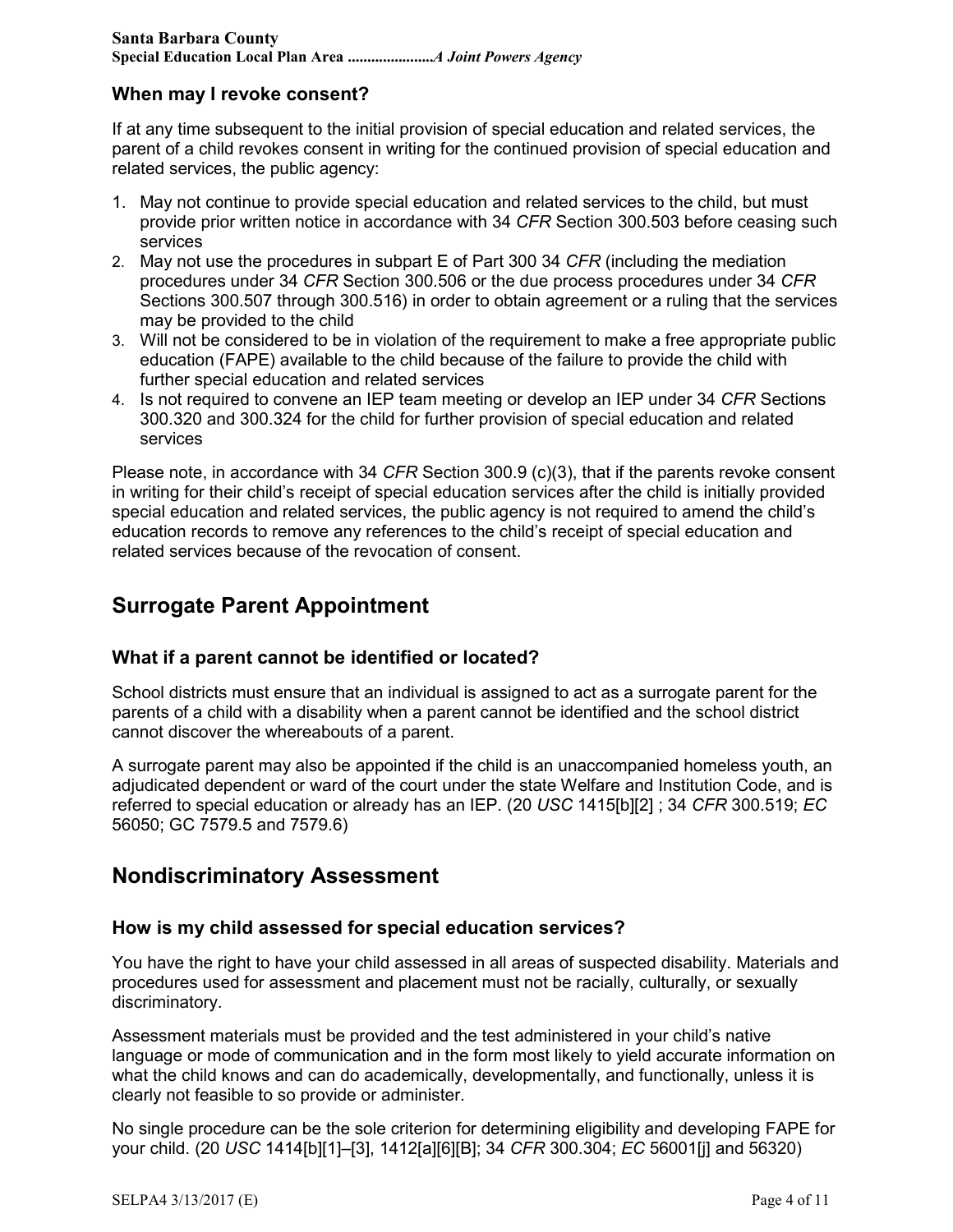## **Independent Educational Assessments**

#### **May my child be tested independently at the district's expense?**

If you disagree with the results of the assessment conducted by the school district, you have the right to ask for and obtain an independent educational assessment for your child from a person qualified to conduct the assessment at public expense.

The parent is entitled to only one independent educational evaluation at public expense each time the public agency conducts an evaluation with which the parent disagrees.

The school district must respond to your request for an independent educational assessment and provide you information about where to obtain an independent educational assessment.

If the school district believes that the district's assessment is appropriate and disagrees that an independent assessment is necessary, the school district must request a due process hearing to prove that its assessment was appropriate. If the district prevails, you still have the right to an independent assessment but not at public expense. The IEP team must consider independent assessments.

District assessment procedures allow in-class observation of students. If the school district observes your child in his or her classroom during an assessment, or if the school district would have been allowed to observe your child, an individual conducting an independent educational assessment must also be allowed to observe your child in the classroom.

If the school district proposes a new school setting for your child and an independent educational assessment is being conducted, the independent assessor must be allowed to first observe the proposed new setting. (20 *USC* 1415[b][1] and [d][2][A]; 34 *CFR* 300.502; *EC* 56329[b] and [c])

## **Access to Educational Records**

#### **May I examine my child's educational records?**

You have a right to inspect and review all of your child's education records without unnecessary delay, including prior to a meeting about your child's IEP or before a due process hearing. The school district must provide you access to records and copies, if requested, within five (5) **business** days after the request has been made orally or in writing. (*EC* 49060, 56043[n], 56501[b][3], and 56504)

# **How Disputes Are Resolved**

### **Due Process Hearing**

#### **When is a due process hearing available?**

You have the right to request an impartial due process hearing regarding the identification, assessment, and educational placement of your child or the provision of FAPE. The request for a due process hearing must be filed within two years from the date you knew or should have known about the alleged action that forms the basis of the due process complaint. (20 *USC* 1415[b][6]; 34 *CFR* 300.507; *EC* 56501 and 56505[l])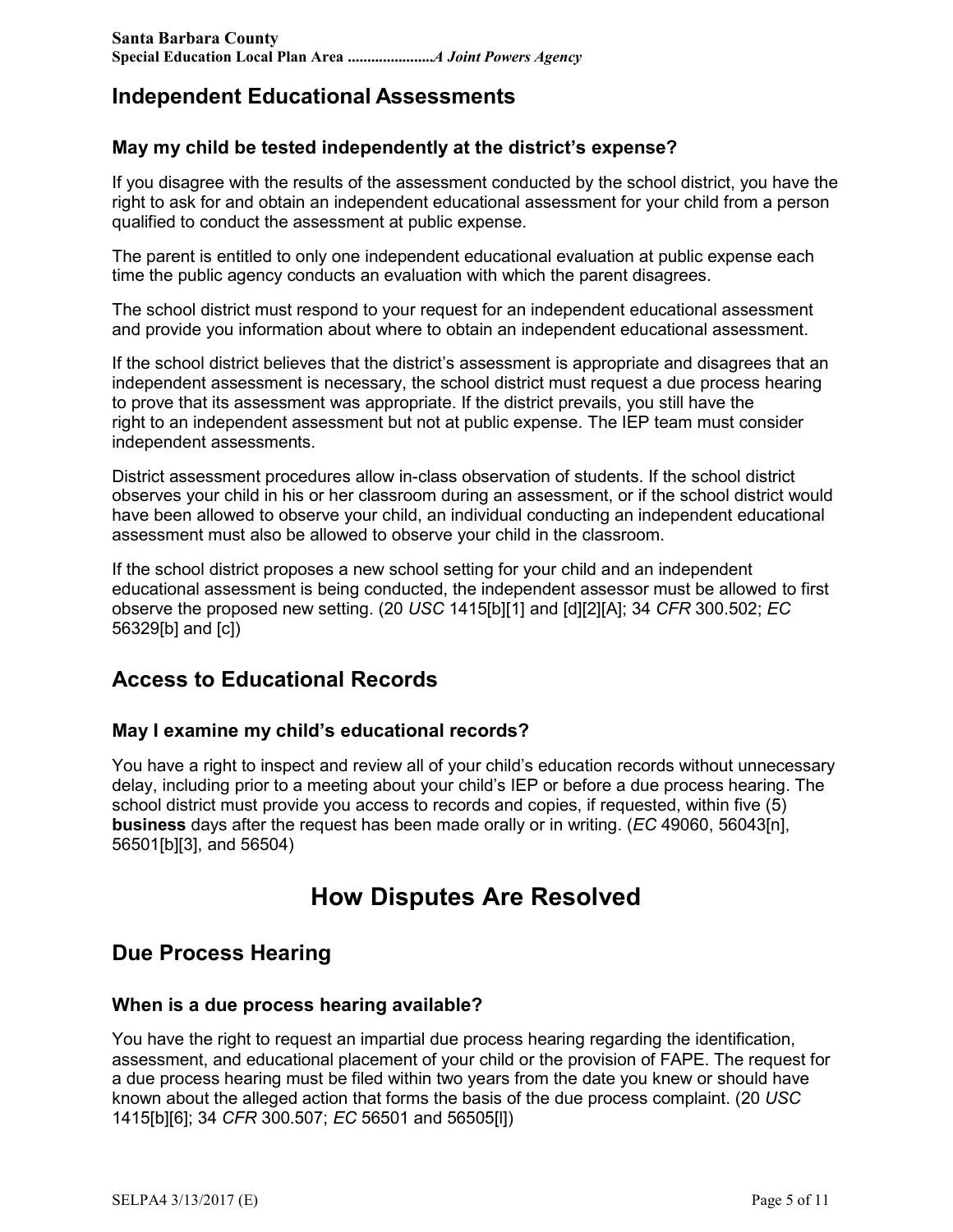## **Mediation and Alternative Dispute Resolution**

#### **May I request mediation or an alternative way to resolve the dispute?**

A request for mediation may be made either before or after a request for a due process hearing is made.

You may ask the school district to resolve disputes through mediation or alternative dispute resolution (ADR), which is less adversarial than a due process hearing. The ADR and mediation are voluntary methods of resolving a dispute and may not be used to delay your right to a due process hearing.

#### **What is a pre-hearing mediation conference?**

You may seek resolution through mediation prior to filing a request for a due process hearing. The conference is an informal proceeding conducted in a nonadversarial manner to resolve issues relating to the identification, assessment, or educational placement of a child or to a FAPE.

At the prehearing mediation conference, the parent or the school district may be accompanied and advised by nonattorney representatives and may consult with an attorney prior to or following the conference. However, requesting or participating in a prehearing mediation conference is not a prerequisite to requesting a due process hearing.

All requests for a prehearing mediation conference shall be filed with the Superintendent. The party initiating a prehearing mediation conference by filing a written request with the Superintendent shall provide the other party to the mediation with a copy of the request at the same time the request is filed.

The prehearing mediation conference shall be scheduled within fifteen (15) days of receipt by the Superintendent of the request for mediation and shall be completed within thirty (30) days after receipt of the request for mediation unless both parties agree to extend the time. If a resolution is reached, the parties shall execute a legally binding written agreement that sets forth the resolution. All discussions during the mediation process shall be confidential. All prehearing mediation conferences shall be scheduled in a timely manner and held at a time and place reasonably convenient to the parties. If the issues fail to be resolved to the satisfaction of all parties, the party who requested the mediation conference has the option of filing for a due process hearing. (*EC* 56500.3 and 56503)

## **Due Process Rights**

#### **What are my due process rights?**

You have a right to:

- 1. Have a fair and impartial administrative hearing at the state level before a person who is knowledgeable of the laws governing special education and administrative hearings (20 *USC* 1415[f][1][A], 1415[f][3][A]-[D]; 34 *CFR* 300.511; *EC* 56501[b][4])
- 2. Be accompanied and advised by an attorney and/or individuals who have knowledge about children with disabilities (*EC* 56505 [e][1])
- 3. Present evidence, written arguments, and oral arguments (*EC* 56505[e][2])
- 4. Confront, cross-examine, and require witnesses to be present (*EC* 56505[e][3])
- 5. Receive a written or, at the option of the parent, an electronic verbatim record of the hearing, including findings of fact and decisions (*EC* 56505[e][4])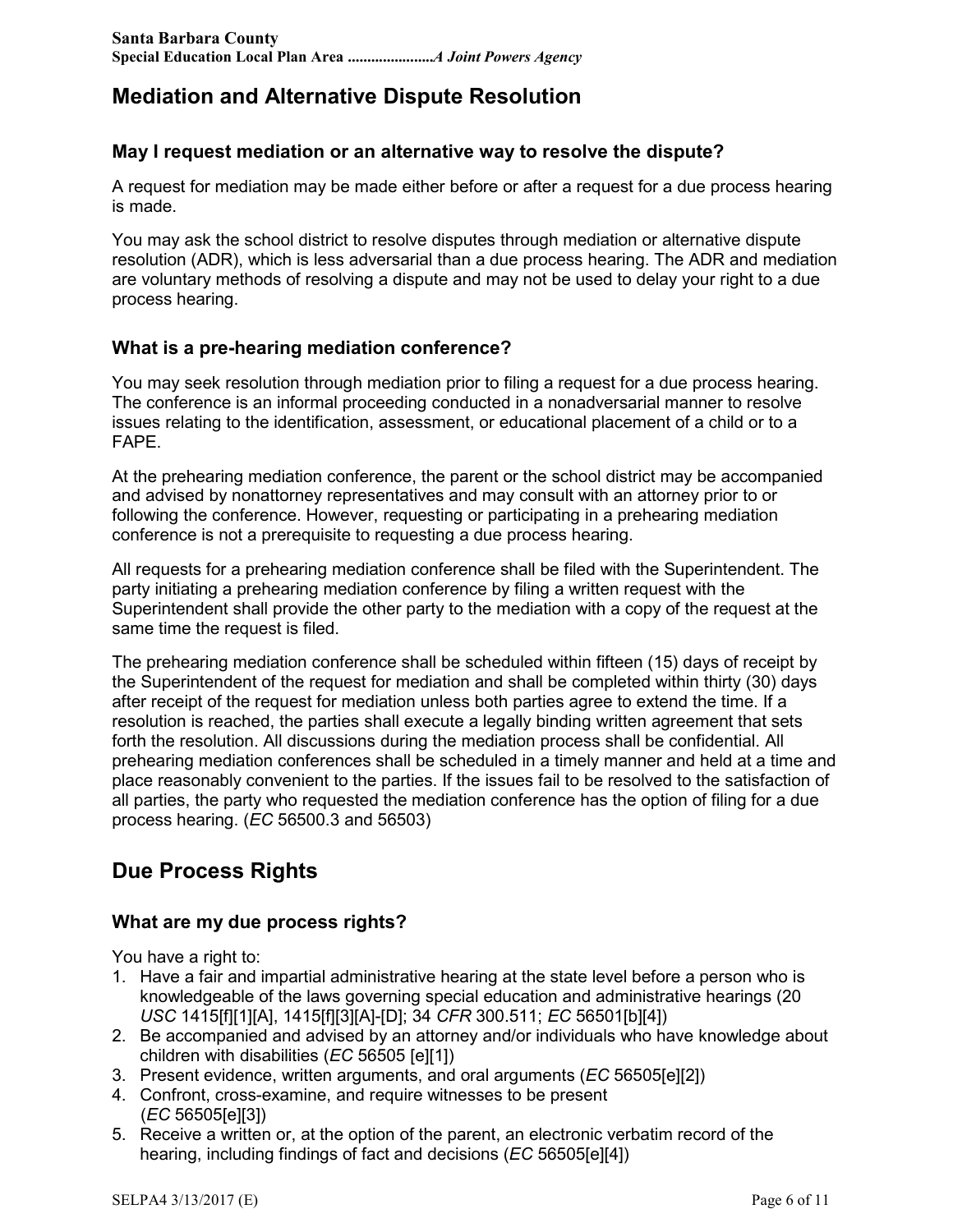**Special Education Local Plan Area ......................***A Joint Powers Agency*

- 6. Have your child present at the hearing (*EC* 56501[c][1])
- 7. Have the hearing be open or closed to the public (*EC* 56501[c][2])
- 8. Receive a copy of all documents, including assessments completed by that date and recommendations, and a list of witnesses and their general area of testimony within five (5) business days before a hearing (*EC* 56505[e][7] and 56043[v])
- 9. Be informed by the other parties of the issues and their proposed resolution of the issues at least ten (10) calendar days prior to the hearing (*EC* 56505[e][6])
- 10. Have an interpreter provided (CCR 3082[d])
- 11. Request an extension of the hearing timeline (*EC* 56505[f][3])
- 12. Have a mediation conference at any point during the due process hearing (*EC* 56501[b][2]), and
- 13. Receive notice from the other party at least ten days prior to the hearing that the other party intends to be represented by an attorney (*EC* 56507[a]). (20 *USC* 1415[e]; 34 *CFR* 300.506, 300.508, 300.512 and 300.515)

## **Filing a Written Due Process Complaint**

#### **How do I request a due process hearing?**

You need to file a written request for a due process hearing. You or your representative needs to submit the following information in your request:

- 1. Name of the child
- 2. Address of the residence of the child
- 3. Name of the school the child is attending
- 4. In the case of a homeless child, available contact information for the child and the name of the school the child is attending, and
- 5. A description of the nature of the problem, including facts relating to the problem(s) and a proposed resolution of the problem(s)

Federal and state laws require that either party filing for a due process hearing must provide a copy of the written request to the other party. (20 *USC* 1415[b][7], 1415[c][2]; 34 *CFR* 300.508; *EC* 56502[c][1])

Prior to filing for a due process hearing, the school district shall be provided the opportunity to resolve the matter by convening a resolution session, which is a meeting between the parents and the relevant members of the IEP team who have specific knowledge of the facts identified in the due process hearing request. (20 *USC* 1415[f][1][B]; 34 *CFR* 300.510)

#### **What does a resolution session include?**

Resolution sessions shall be convened within fifteen (15) days of receiving notice of the parents' due process hearing request. The sessions shall include a representative of the school district who has decision-making authority and not include an attorney of the school district unless the parent is accompanied by an attorney. The parent of the child may discuss the due process hearing issue and the facts that form the basis of the due process hearing request.

The resolution session is not required if the parent and the school district agree in writing to waive the meeting. If the school district has not resolved the due process hearing issue within thirty (30) days, the due process hearing may occur. If a resolution is reached, the parties shall execute a legally binding agreement. (20 *USC* 1415[f][1][B]; 34 *CFR* 300.510)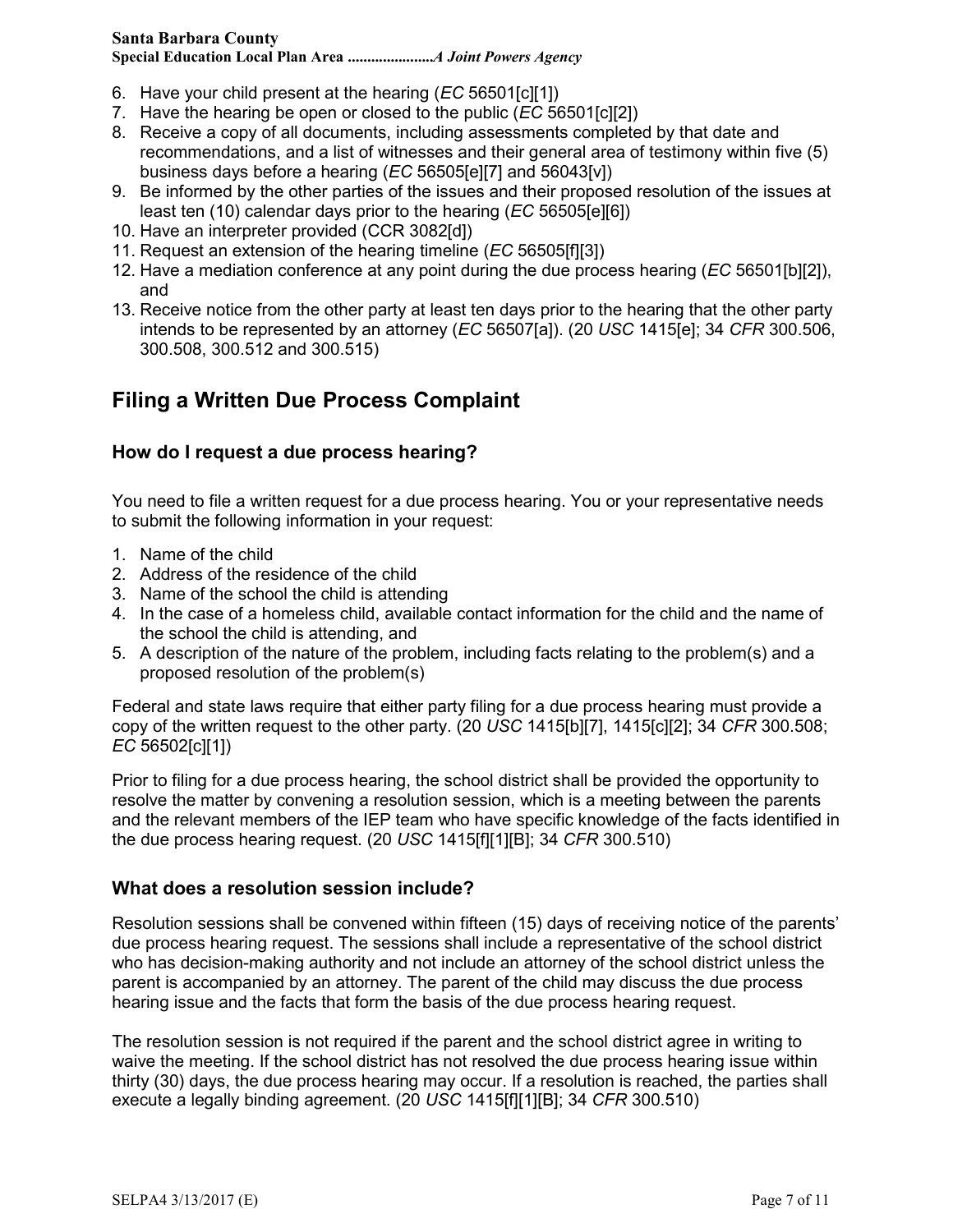#### **Does my child's placement change during the proceedings?**

The child involved in any administrative or judicial proceeding must remain in the current educational placement unless you and the school district agree on another arrangement. If you are applying for initial admission of your child to a public school, your child will be placed in a public school program with your consent until all proceedings are completed. (20 *USC* 1415[j]; 34 *CFR* 300.518; *EC* 56505[d])

#### **May the decision be appealed?**

The hearing decision is final and binding on both parties. Either party may appeal the hearing decision by filing a civil action in state or federal court within 90 days of the final decision. (20 *USC* 1415[i][2] and [3][A], 1415[l]; 34 *CFR* 300.516; *EC* 56505[h] and [k], *EC* 56043[w])

#### **Who pays for my attorneys' fees?**

In any action or proceeding regarding the due process hearing, the court, in its discretion, may award reasonable attorneys' fees as part of the costs to you as parent of a child with a disability if you are the prevailing party in the hearing. Reasonable attorneys' fees may also be made following the conclusion of the administrative hearing, with the agreement of the parties. (20 *USC* 1415[i][3][B]–[G]; 34 *CFR* 300.517; *EC* 56507[b])

Fees may be reduced if any of the following conditions prevail:

- 1. The court finds that you unreasonably delayed the final resolution of the controversy
- 2. The attorneys' hourly fees exceed the prevailing rate in the community for similar services by attorneys of reasonably comparable skill, reputation, and experience
- 3. The time spent and legal services provided were excessive, or
- 4. Your attorney did not provide to the school district the appropriate information in the due process request notice.

Attorneys' fees will not be reduced, however, if the court finds that the State or the school district unreasonably delayed the final resolution of the action or proceeding or that there was a violation of this section of law. (20 *USC* 1415[i][3][B]-[G]; 34 *CFR* 300.517)

Attorneys' fees relating to any meeting of the IEP team may not be awarded unless an IEP team meeting is convened as a result of a due process hearing proceeding or judicial action. Attorneys' fees may also be denied if you reject a reasonable settlement offer made by the district/public agency ten (10) days before the hearing begins and the hearing decision is not more favorable than the offer of settlement. (20 *USC* 1415[i][3][B]–[G]; 34 *CFR* 300.517)

#### **To obtain more information or to file for mediation or a due process hearing, contact:**

Office of Administrative Hearings Attention: Special Education Division 2349 Gateway Oaks Drive, Suite 200 Sacramento, CA 95833-4231 (916) 263-0880 FAX (916) 263-0890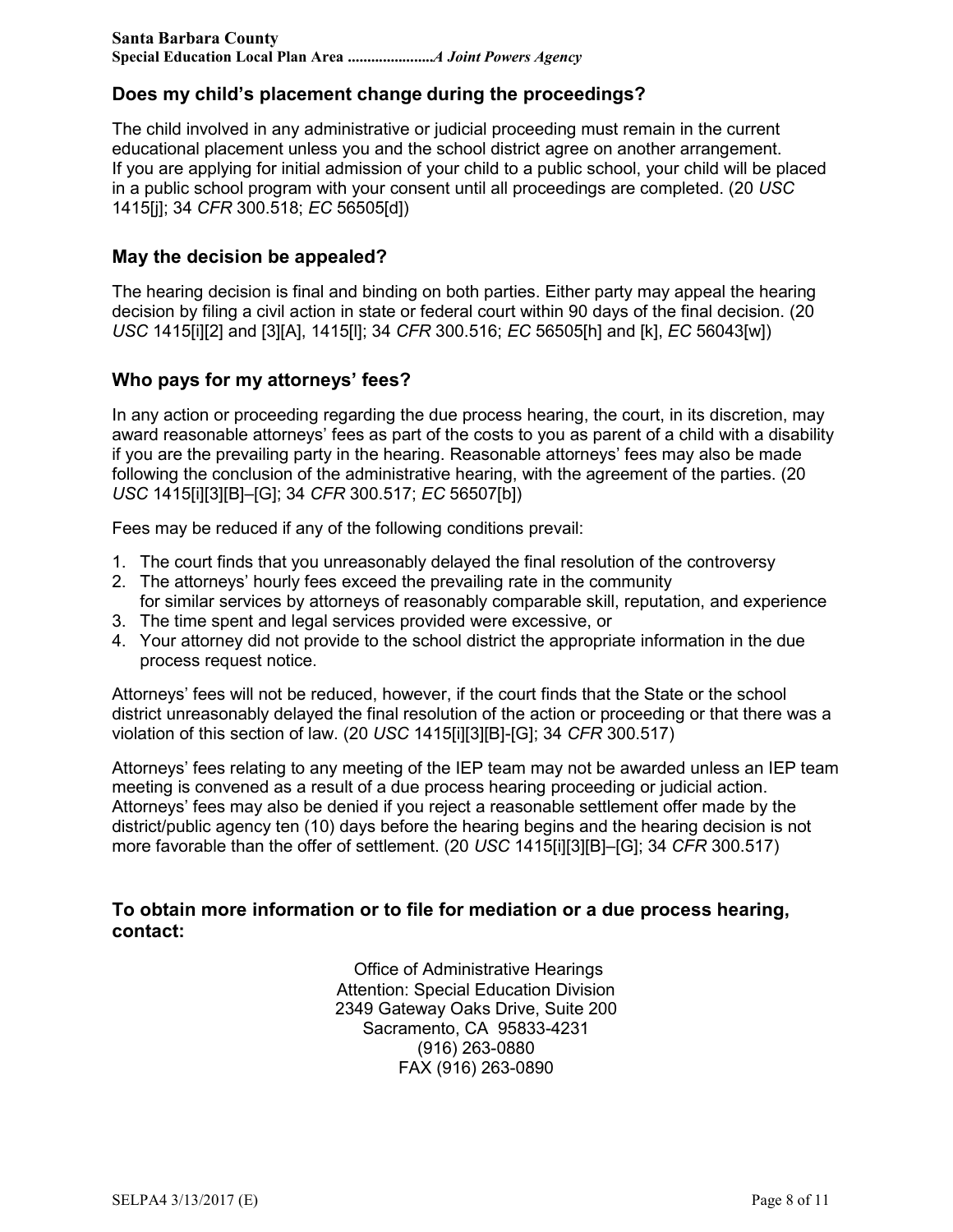# **School Discipline and Placement Procedures for Students with Disabilities**

## **School Discipline and Alternative Interim Educational Settings**

#### **May my child be suspended or expelled?**

School personnel may consider any unique circumstances on a case-by-case basis when determining whether a change in placement is appropriate for a child with a disability who violates a code of student conduct from his or her setting to:

- An appropriate interim alternative education setting, another setting, or suspension for not more than ten (10) consecutive school days, and
- Additional removals of not more than ten (10) consecutive school days in the same school year for separate incidents of misconduct

#### **What occurs after a removal of more than ten (10) days?**

After a child with a disability has been removed from his or her current placement for ten (10) school days in the same school year, during any subsequent days of removal the public agency must provide services to enable the child to continue to participate in the general education curriculum and progress toward meeting the goals set out in the child's IEP. Also, a child will receive, as appropriate, a functional behavioral assessment and behavioral intervention services and modifications, which are designed to address the behavior violation so that it does not recur.

If a child exceeds ten (10) days in such a placement, an IEP team meeting must be held to determine whether the child's misconduct is caused by the disability. This IEP team meeting must take place immediately, if possible, or within ten (10) days of the school district's decision to take this type of disciplinary action.

As a parent you will be invited to participate as a member of this IEP team. The school district may be required to develop an assessment plan to address the misconduct or, if your child has a behavior intervention plan, review and modify the plan as necessary.

#### **What happens if the IEP team determines that the misconduct is not caused by the disability?**

If the IEP team concludes that the misconduct was not a manifestation of the child's disability, the school district may take disciplinary action, such as expulsion, in the same manner as it would for a child without a disability. (20 *USC* 1415[k][1] and [7]; 34 *CFR* 300.530)

If you disagree with the IEP team's decision, you may request an expedited due process hearing, which must occur within twenty (20) school days of the date on which you requested the hearing. (20 *USC* 1415[k][2]; 34 *CFR* 300.531[c])

Regardless of the setting the school district must continue to provide FAPE for your child. Alternative educational settings must allow the child to continue to participate in the general curriculum and ensure continuation of services and modifications detailed in the IEP. (34 *CFR* 300.530; *EC* 48915.5[b])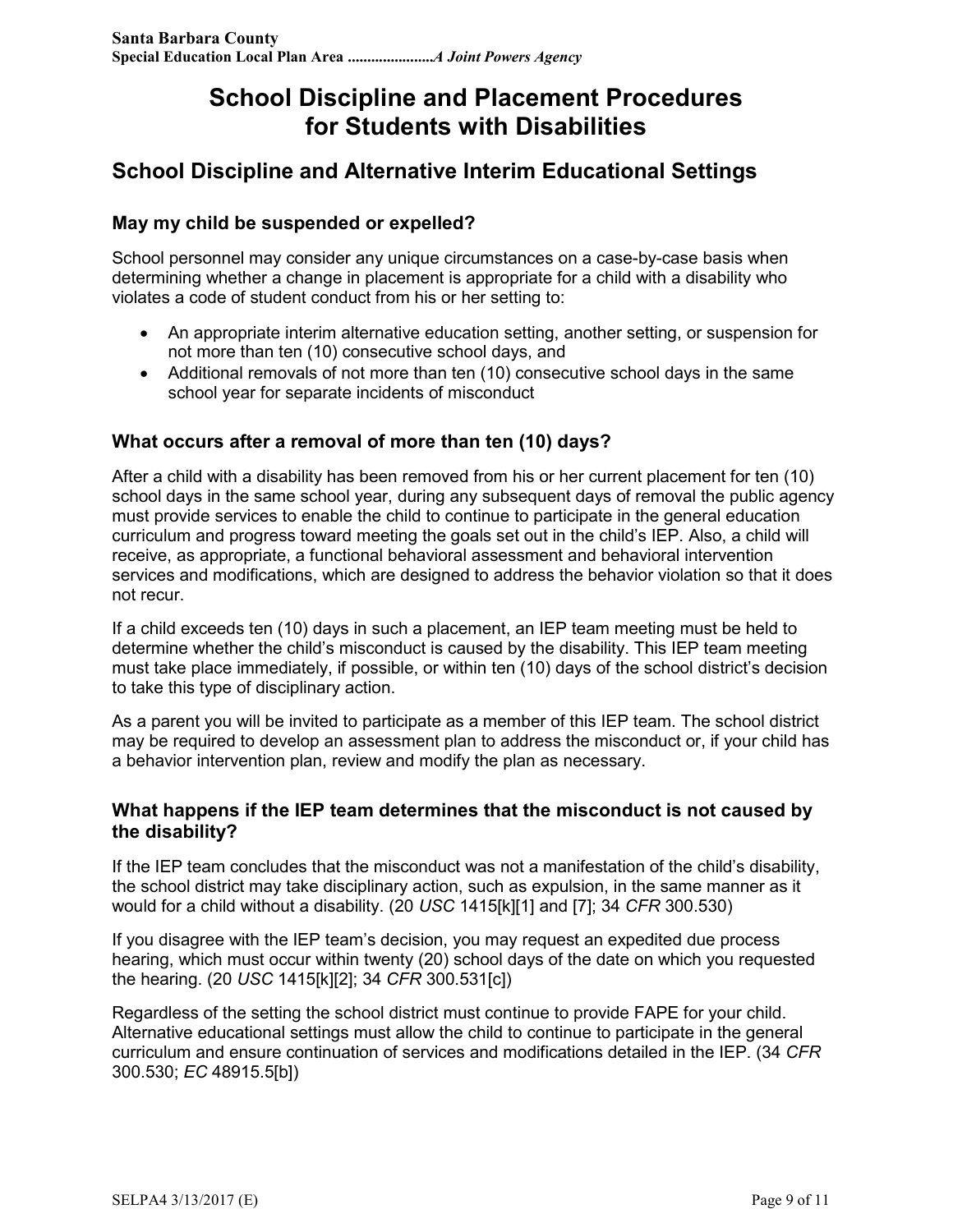# **Children Attending Private School**

#### **May students who are parentally placed in private schools participate in publicly funded special education programs?**

Children who are enrolled by their parents in private schools may participate in publicly funded special education programs. The school district must consult with private schools and with parents to determine the services that will be offered to private school students. Although school districts have a clear responsibility to offer FAPE to students with disabilities, those children, when placed by their parent in private schools, do not have the right to receive some or all of the special education and related services necessary to provide FAPE. (20 *USC* 1415[a][10][A]; 34 *CFR* 300.137 and 300.138; *EC* 56173)

If a parent of an individual with exceptional needs who previously received special education and related services under the authority of the school district enrolls the child in a private elementary school or secondary school without the consent of or referral by the local educational agency, the school district is not required to provide special education if the district has made FAPE available. A court or a due process hearing officer may require the school district to reimburse the parent or guardian for the cost of special education and the private school only if the court or due process hearing officer finds that the school district had not made FAPE available to the child in a timely manner prior to that enrollment in the private elementary school or secondary school and that the private placement is appropriate. (20 *USC* 1412[a][10][C]; 34 *CFR* 300.148; *EC* 56175)

#### **When may reimbursement be reduced or denied?**

The court or hearing officer may reduce or deny reimbursement if you did not make your child available for an assessment upon notice from the school district before removing your child from public school. You may also be denied reimbursement if you did not inform the school district that you were rejecting the special education placement proposed by the school district, including stating your concerns and intent to enroll your child in a private school at public expense.

Your notice to the school district must be given either:

- At the most recent IEP team meeting you attended before removing your child from the public school, or
- In writing to the school district at least ten (10) business days (including holidays) before removing your child from the public school. (20 *USC* 1412[a][10][C]; 34 *CFR* 300.148; *EC* 56176)

#### **When may reimbursement not be reduced or denied?**

A court or hearing officer must not reduce or deny reimbursement to you if you failed to provide written notice to the school district for any of the following reasons:

- The school prevented you from providing notice
- You had not received a copy of this Notice of Procedural Safeguards or otherwise been informed of the requirement to notify the district
- Providing notice would likely have resulted in physical harm to your child
- Illiteracy and inability to write in English prevented you from providing notice, or

• Providing notice would likely have resulted in serious emotional harm to your child (20 *USC* 1412[a] [10] [C]; 34 *CFR* 300.148; *EC* 56177)